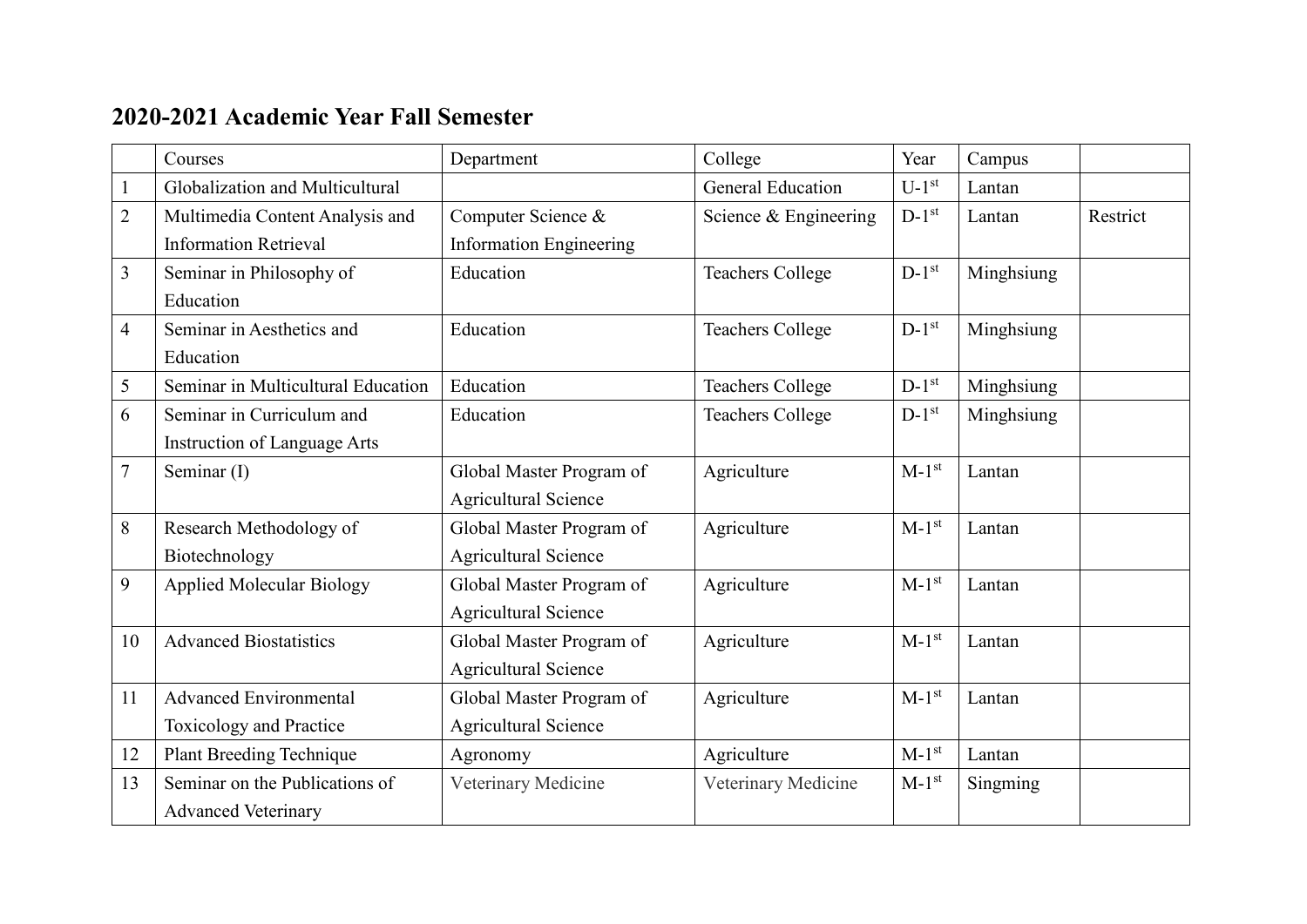|    | Pharmacology (I)                         |                                 |                         |            |            |
|----|------------------------------------------|---------------------------------|-------------------------|------------|------------|
| 14 | Seminar (I)                              | Bio-Agricultural Science        | Agriculture             | $M-1st$    | Lantan     |
| 15 | Seminar (III)                            | Bio-Agricultural Science        | Agriculture             | $M-2^{nd}$ | Lantan     |
| 16 | <b>Applied Molecular Biology</b>         | <b>Bio-Agricultural Science</b> | Agriculture             | $M-1st$    | Lantan     |
| 17 | Biotechnology: A Practical               | <b>Bio-Agricultural Science</b> | Agriculture             | $M-1st$    | Lantan     |
|    | Laboratory Approach                      |                                 |                         |            |            |
| 18 | <b>Bioimage Analysis</b>                 | <b>Bio-Agricultural Science</b> | Agriculture             | $M-1^{st}$ | Lantan     |
| 19 | <b>Advanced Biostatistics</b>            | <b>Bio-Agricultural Science</b> | Agriculture             | $M-1st$    | Lantan     |
| 20 | <b>Advanced Environmental</b>            | <b>Bio-Agricultural Science</b> | Agriculture             | $M-1st$    | Lantan     |
|    | Toxicology and Practice                  |                                 |                         |            |            |
| 21 | <b>Community Ecology</b>                 | <b>Biological Resources</b>     | Life Science            | $M-1st$    | Lantan     |
| 22 | <b>Advanced Avian Study</b>              | <b>Biological Resources</b>     | Life Science            | $M-1st$    | Lantan     |
| 23 | <b>Fish Nutrition</b>                    | <b>Aquatic Biosciences</b>      | Life Science            | $M-1st$    | Lantan     |
| 24 | Assessment and Test of                   | <b>Aquatic Biosciences</b>      | Life Science            | $M-1st$    | Lantan     |
|    | <b>Environmental Toxicity to Aquatic</b> |                                 |                         |            |            |
|    | organisms                                |                                 |                         |            |            |
| 25 | Principles of diseases and immunity      | Global Master Program of Life   | Life Science            | $M-1st$    | Lantan     |
|    |                                          | Science                         |                         |            |            |
| 26 | <b>Educational Research Method</b>       | Global Master Program of        | <b>Teachers College</b> | $M-1st$    | Minghsiung |
|    |                                          | <b>Teaching Profession</b>      |                         |            |            |
| 27 | Research on Teaching Theories and        | Global Master Program of        | <b>Teachers College</b> | $M-1st$    | Minghsiung |
|    | Strategies                               | <b>Teaching Profession</b>      |                         |            |            |
| 28 | Research on Learning Psychology          | Global Master Program of        | <b>Teachers College</b> | $M-1^{st}$ | Minghsiung |
|    |                                          | <b>Teaching Profession</b>      |                         |            |            |
| 29 | <b>Advanced Statistics in Education</b>  | Global Master Program of        | <b>Teachers College</b> | $M-1st$    | Minghsiung |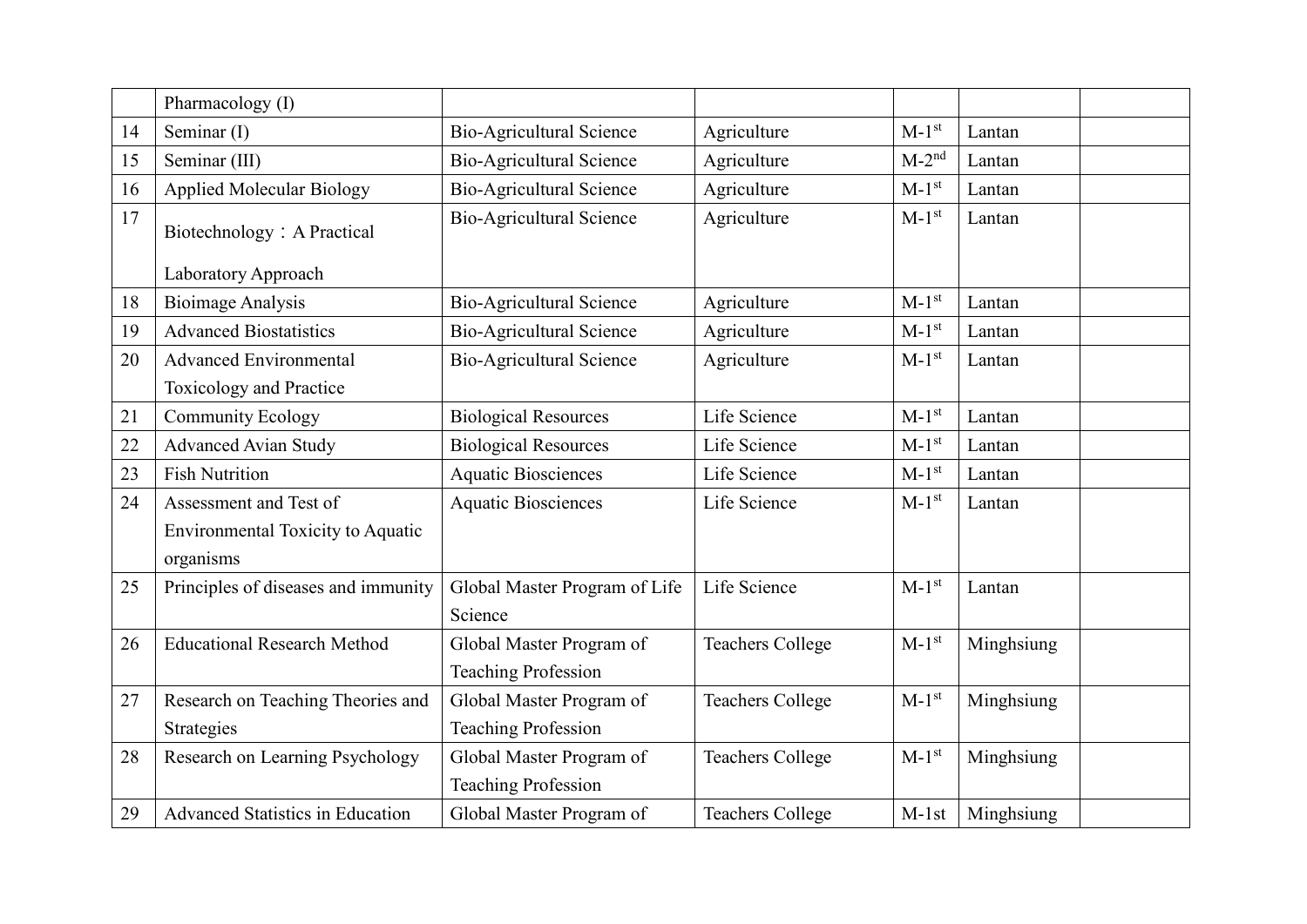|    |                                     | <b>Teaching Profession</b> |                         |            |            |
|----|-------------------------------------|----------------------------|-------------------------|------------|------------|
| 30 | Research on Taiwan Education and    | Global Master Program of   | <b>Teachers College</b> | $M-2^{nd}$ | Minghsiung |
|    | Culture                             | <b>Teaching Profession</b> |                         |            |            |
| 31 | Research on Classroom               | Global Master Program of   | <b>Teachers College</b> | $M-2^{nd}$ | Minghsiung |
|    | Management                          | <b>Teaching Profession</b> |                         |            |            |
| 32 | Seminar in Aesthetics and           | Education                  | <b>Teachers College</b> | $M-1^{st}$ | Minghsiung |
|    | Education                           |                            |                         |            |            |
| 33 | Seminar in Multicultural Education  | Education                  | <b>Teachers College</b> | $M-2^{nd}$ | Minghsiung |
| 34 | Seminar in Curriculum and           | Education                  | <b>Teachers College</b> | $M-1st$    | Minghsiung |
|    | Instruction of Language Arts        |                            |                         |            |            |
| 35 | Research on Internationalization    | Education                  | <b>Teachers College</b> | $M-1st$    | Minghsiung |
|    | and Educational Policy              |                            |                         |            |            |
| 36 | Research on Higher Education        | Education                  | <b>Teachers College</b> | $M-1st$    | Minghsiung |
|    | Administration and Policy           |                            |                         |            |            |
| 37 | <b>Business Statistics</b>          | Global Master Program of   | Management              | $M-1st$    | Singming   |
|    |                                     | Tourism and Management     |                         |            |            |
| 38 | Management Theory and Practice      | Global Master Program of   | Management              | $M-1st$    | Singming   |
|    |                                     | Tourism and Management     |                         |            |            |
| 39 | Development & Investment in the     | Global Master Program of   | Management              | $M-2^{nd}$ | Singming   |
|    | Leisure Industry                    | Tourism and Management     |                         |            |            |
| 40 | Service Quality in Tourism Industry | Global Master Program of   | Management              | $M-1st$    | Singming   |
|    |                                     | Tourism and Management     |                         |            |            |
| 41 | Multivariate Analysis               | Global Master Program of   | Management              | $M-2^{nd}$ | Singming   |
|    |                                     | Tourism and Management     |                         |            |            |
|    |                                     |                            |                         |            |            |
| 42 | Special Topics on Data Science      | Management Information     | Management              | $M-1st$    | Singming   |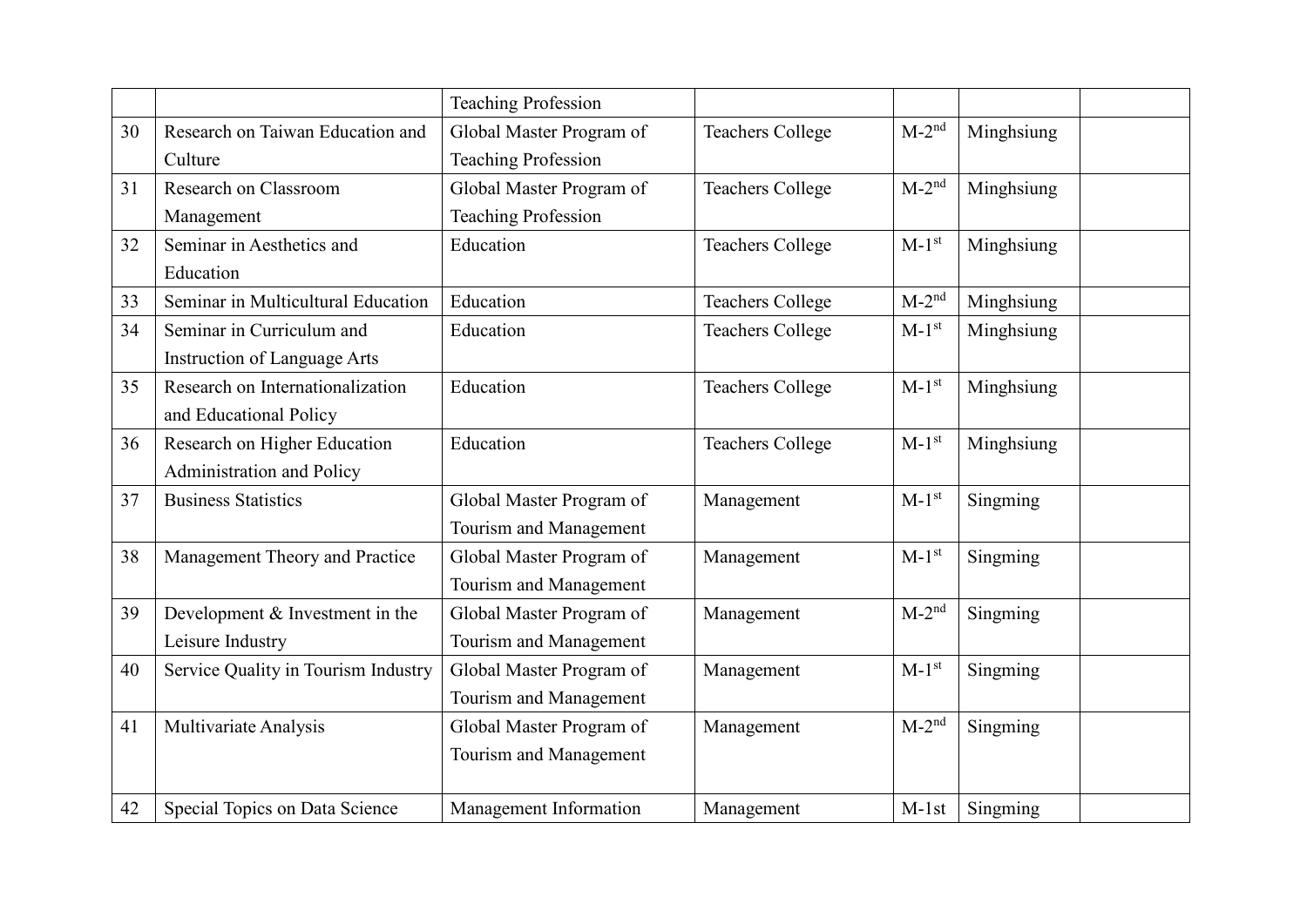|    |                                      | <b>Systems</b>                 |                       |            |          |
|----|--------------------------------------|--------------------------------|-----------------------|------------|----------|
| 43 | Linear Programming                   | <b>Applied Mathematics</b>     | Science & Engineering | $U-3^{rd}$ | Lantan   |
| 44 | Physiology                           | <b>Biochemical Science and</b> | Life Science          | $U-2^{nd}$ | Lantan   |
|    |                                      | Technology                     |                       |            |          |
| 45 | Managerial Mathematics               | <b>Business Administration</b> | Management            | $U-2^{nd}$ | Singming |
| 46 | <b>Research Methods for Business</b> | <b>Business Administration</b> | Management            | $U-3^{rd}$ | Singming |
| 45 | English in Finance                   | Banking & Finance              | Management            | $U-3^{rd}$ | Singming |

U – Undergraduate Level M - Master Level D - Doctoral Level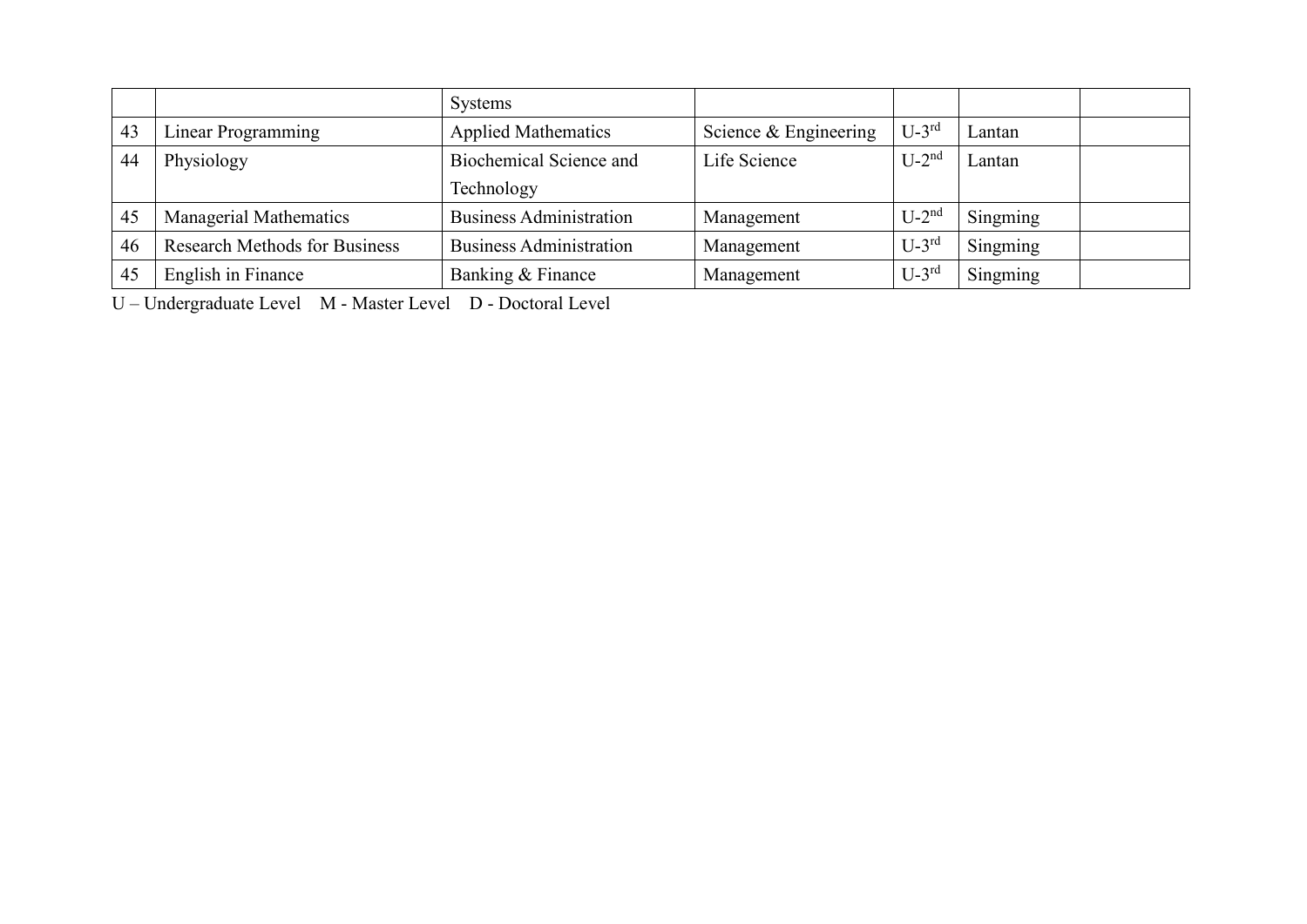## **2020-2021 Academic Year Fall Semester**

|                | Courses                              | Department                     | College                  | Year                | Campus     |          |
|----------------|--------------------------------------|--------------------------------|--------------------------|---------------------|------------|----------|
|                | Globalization and Multicultural      |                                | <b>General Education</b> | $U-1$ <sup>st</sup> | Lantan     |          |
| $\overline{2}$ | Intelligent-Recognition Information  | Computer Science &             | Science & Engineering    | $D-1^{st}$          | Lantan     | Restrict |
|                | Exploration                          | <b>Information Engineering</b> |                          |                     |            |          |
| 3              | Seminar in Educational Classics      | Education                      | <b>Teachers College</b>  | $D-2^{nd}$          | Minghsiung |          |
| $\overline{4}$ | Seminar in Curriculum and            | Education                      | <b>Teachers College</b>  | $D-2^{nd}$          | Minghsiung |          |
|                | Instruction of English Language      |                                |                          |                     |            |          |
|                | Education                            |                                |                          |                     |            |          |
| 5              | Seminar in Sociology of Education    | Education                      | <b>Teachers College</b>  | $D-1^{st}$          | Minghsiung |          |
| 6              | Seminar (II)                         | Global Master Program of       | Agriculture              | $M-1st$             | Lantan     |          |
|                |                                      | <b>Agricultural Science</b>    |                          |                     |            |          |
| $\overline{7}$ | Seminar (IV)                         | Global Master Program of       | Agriculture              | $M-2^{nd}$          | Lantan     |          |
|                |                                      | <b>Agricultural Science</b>    |                          |                     |            |          |
| 8              | <b>Advanced Plant Tissue Culture</b> | Global Master Program of       | Agriculture              | $M-1st$             | Lantan     |          |
|                |                                      | <b>Agricultural Science</b>    |                          |                     |            |          |
| 9              | Bioinformatics Analysis Using R      | Global Master Program of       | Agriculture              | $M-1st$             | Lantan     |          |
|                | Language                             | <b>Agricultural Science</b>    |                          |                     |            |          |
| 10             | Application of Nanotechnology        | Global Master Program of       | Agriculture              | $M-1st$             | Lantan     |          |
|                |                                      | <b>Agricultural Science</b>    |                          |                     |            |          |
| 11             | Stress physiology of crops           | Global Master Program of       | Agriculture              | $M-1st$             | Lantan     |          |
|                |                                      | <b>Agricultural Science</b>    |                          |                     |            |          |
| 12             | <b>Advanced Molecular Diagnosis</b>  | Global Master Program of       | Agriculture              | $M-1st$             | Lantan     |          |
|                |                                      | <b>Agricultural Science</b>    |                          |                     |            |          |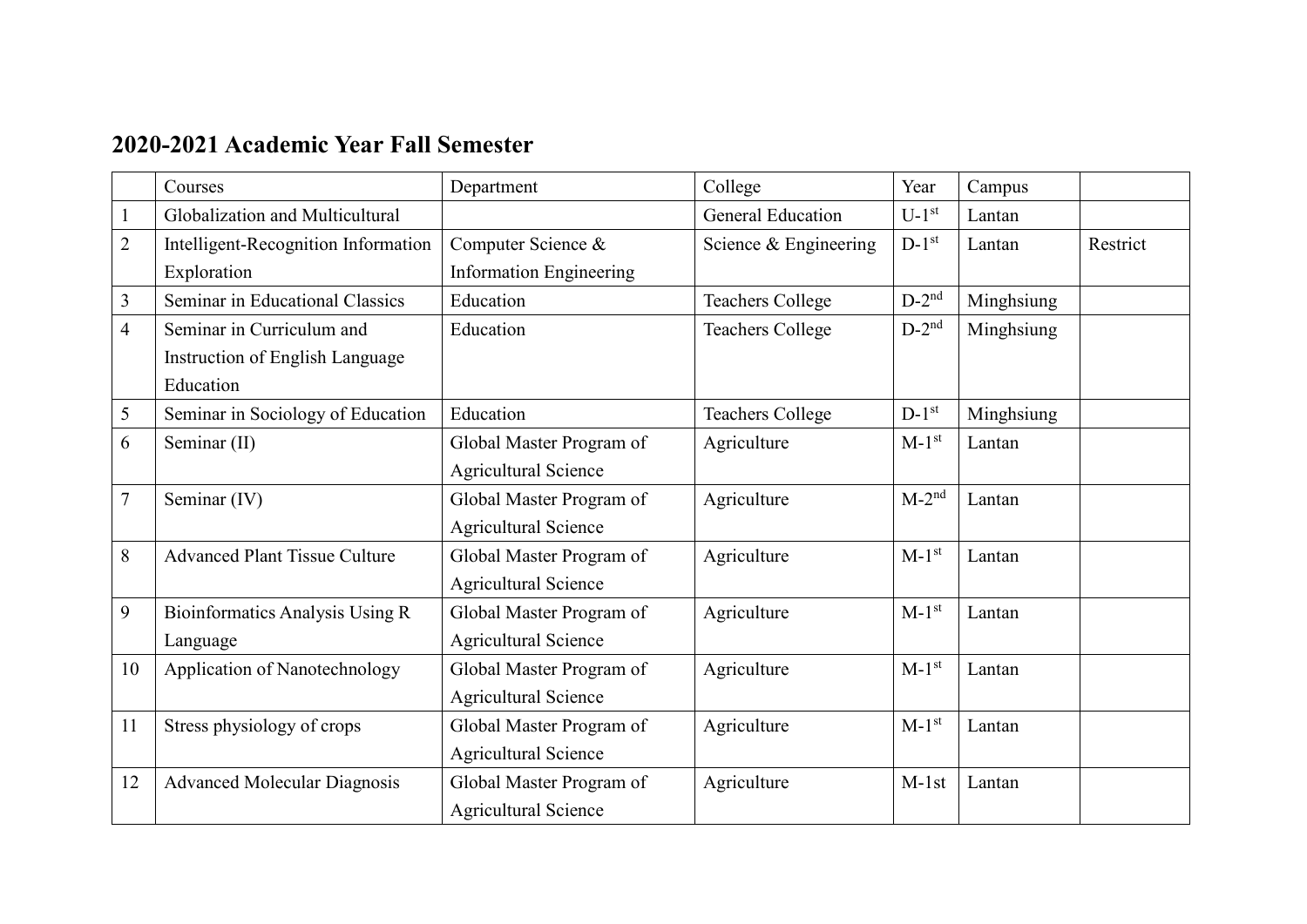| 13 | Genomics                             | Global Master Program of        | Agriculture           | $M-1st$    | Lantan   |
|----|--------------------------------------|---------------------------------|-----------------------|------------|----------|
|    |                                      | <b>Agricultural Science</b>     |                       |            |          |
| 14 | Advanced Wood Improvement            | Wood Based Materials and        | Agriculture           | $M-1st$    | Lantan   |
|    |                                      | Design                          |                       |            |          |
| 15 | Advanced Wood-Plastic Composite      | Wood Based Materials and        | Agriculture           | $M-1st$    | Lantan   |
|    |                                      | Design                          |                       |            |          |
| 16 | Advanced Preservation and            | Wood Based Materials and        | Agriculture           | $M-1st$    | Lantan   |
|    | Conservation of Paper-based          | Design                          |                       |            |          |
|    | <b>Cultural Relics</b>               |                                 |                       |            |          |
| 17 | Seminar on the Publications of       | Veterinary Medicine             | Veterinary Medicine   | $M-1st$    | Singming |
|    | <b>Advanced Veterinary</b>           |                                 |                       |            |          |
|    | Pharmacology (II)                    |                                 |                       |            |          |
| 18 | Seminar (II)                         | <b>Bio-Agricultural Science</b> | Agriculture           | $M-1st$    | Lantan   |
| 19 | Seminar (IV)                         | <b>Bio-Agricultural Science</b> | Agriculture           | $M-2^{nd}$ | Lantan   |
| 20 | <b>Advanced Plant Tissue Culture</b> | Bio-Agricultural Science        | Agriculture           | $M-1st$    | Lantan   |
| 21 | Bioinformatics Analysis Using R      | <b>Bio-Agricultural Science</b> | Agriculture           | $M-1st$    | Lantan   |
|    | Language                             |                                 |                       |            |          |
| 22 | Application of Nanotechnology        | <b>Bio-Agricultural Science</b> | Agriculture           | $M-1st$    | Lantan   |
| 23 | <b>Stress Physiology of Crops</b>    | <b>Bio-Agricultural Science</b> | Agriculture           | $M-1st$    | Lantan   |
| 24 | <b>Advanced Molecular Diagnosis</b>  | <b>Bio-Agricultural Science</b> | Agriculture           | $M-1st$    | Lantan   |
| 25 | Genomics                             | <b>Bio-Agricultural Science</b> | Agriculture           | $M-1st$    | Lantan   |
| 26 | <b>Convection Heat Transfer</b>      | Mechanical and Energy           | Science & Engineering | $M-1st$    | Lantan   |
|    |                                      | Engineering                     |                       |            |          |
| 27 | <b>Biostatistics</b>                 | <b>Aquatic Biosciences</b>      | Life Science          | $M-1^{st}$ | Lantan   |
| 28 | Methodologies in diseases and        | Global Master Program of Life   | Life Science          | $M-1st$    | Lantan   |
|    | immunity                             | Science                         |                       |            |          |